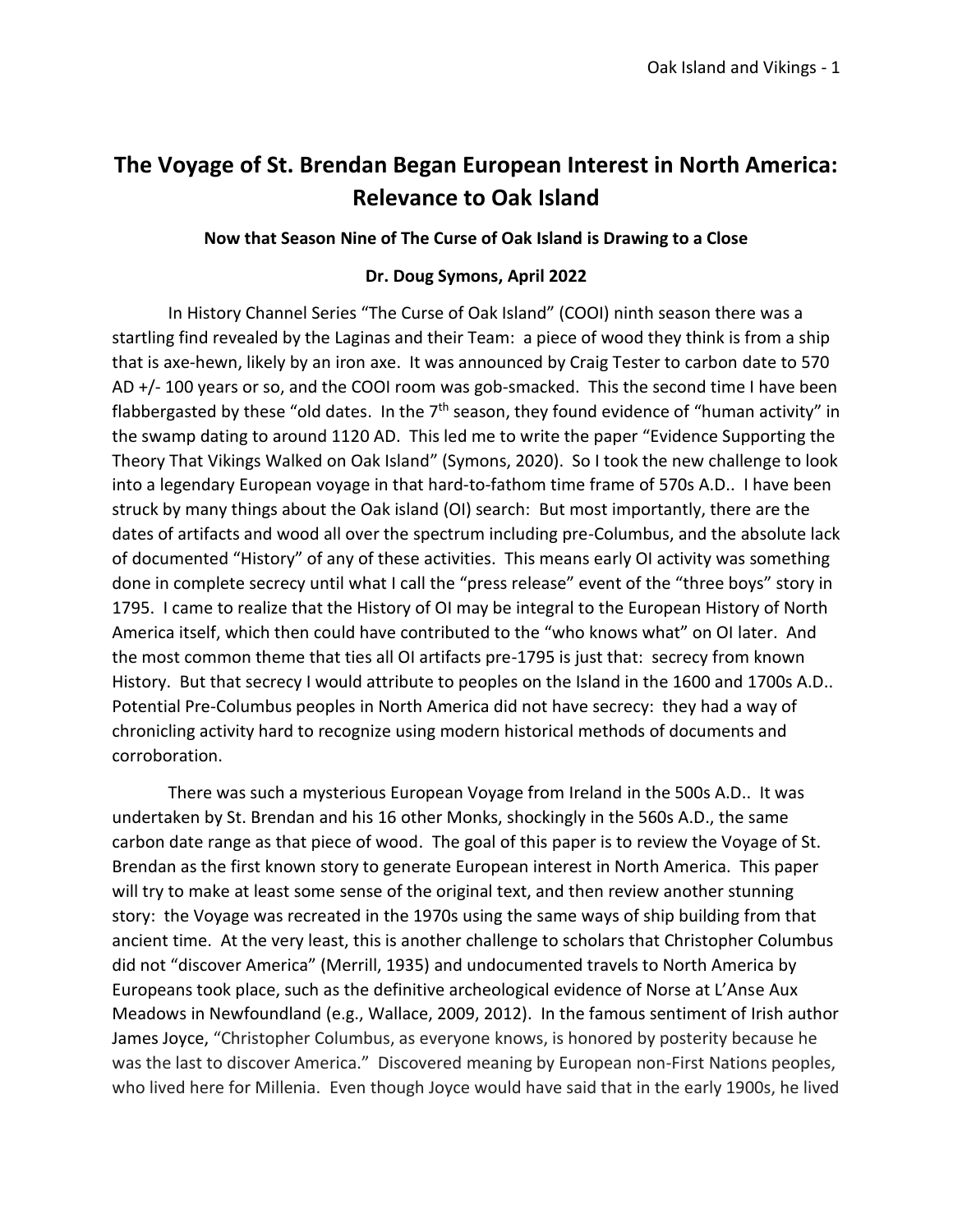in St. Brendan's homeland of Ireland in a town founded by Viking Norse: Dublin. Did he know something?

## **Who was St. Brendan?**

We have all heard of St. Patrick as one of the "12 Irish Apostles" in the middle of the first millenium, but there is another equally revered: St. Brendan. While I will refer to him by that name, there are various additions to his name including "of Clonfort", "the Navigator", and "the Bold", and other derivations such as St. Brannon and St. Bran in Old Irish. This Irish Monk was born in some time around 489 AD in the province of Munster, which is the southwest region of Ireland. St. Brendan became a Catholic priest around age 26 and at a time when the Roman Empire was in decline but Catholicism on the rise in Ireland, and he passed away around 577 AD. He was an Abbott at a Benedictine Monastery in Clonfort throughout his life, but became famous for his travels, making voyages up the west coast of Ireland to the Shetland and Orkney Islands, and over to Brittany and Britain. He did so in skin-covered boats of the style of a *Curragh*, more about that later.

What St. Brendan became most famous for was a seven-year trip later in his life around 555 to 562 AD "to the West" in order to find "The Promised Land of the Saints", which sometimes is referred to as Eden or Paradise in some sources. This voyage was chronicled from oral tradition and whatever notes he took or wrote down after his return. As a Monk, he is presumed to be literate. Initial accounts were written in Latin and Old Irish within a 100 years of his death, and shortly thereafter another version written in Irish *Voyage of Bran* and *Voyage Mael Duin.* This ultimately led to the publication of the book *Navigatio Brendani* which translates to *The Voyage of Brendan* around 900 AD*.* This book came out in Latin as would be the religious language of Catholicism, but has also been translated into many languages including a recent English version by John O'Meara (1976) from the original Latin. O'Meara was a renowned Latin Scholar. This is the version I will work from, and it apparently was wellreceived on both sides of the Atlantic.

So why are we even talking about St. Brendan? Because in his seven-year voyage around the North Atlantic and perhaps further afield, he had run across various Islands including one he thought was The Promised Land. No one knows for certain where these are. There has been speculation for decades, including maps drawn in the 1400 and 1500s AD which inserted an Island west of Ireland named after him that we now know does not exist (Babcock, 1919). Others have pointed at other existing Islands including the Canary Islands, Azores, and Madeiras, as well as one near Fogo Island in Newfoundland, and even Islands in Virginia, Florida, and as far away as Jamaica and Brazil.

## **What about Indigenous peoples: The Mi'kmaq**

The Mi'kmaq are the indigenous peoples living in NS and their history at that time was passed down through oral tradition, stories, and petroglyphs carved into rock. One spoke of a "blue-eyed people" sailing from the East or North before the later arrival of the French, British,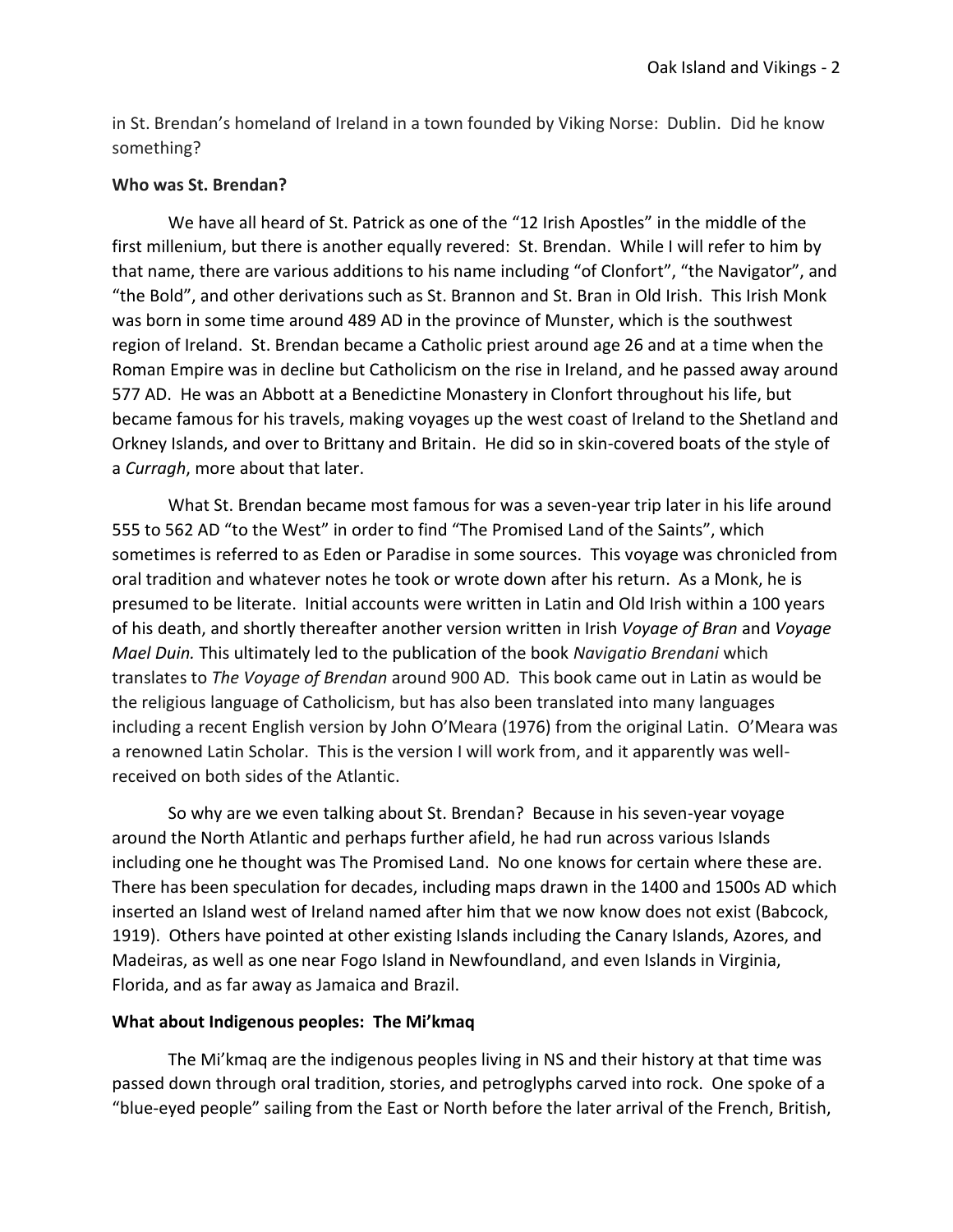Portuguese, and others, although it difficult to source this quote. From the Mi'kmaq perspective, initial contact with Europeans would probably been with Norse Vikings (Paul, 2006), but I will address this later. They were hunter-gathers who typically spent summers on rivers close to the sea gathering bounty from the waters, and OI is close to both Martin's and Gold Rivers. Winters were spent in the interior of Nova Scotia where weather was more temperate, and hunting was readily available. For example, in the National Park Kejimkujik in South West Nova Scotia and elsewhere, many petroglyphs and Mi'kmaq archeological finds have been made in the form of stone tools and arrowheads of stone. However, petroglyphs largely consist of etchings on limestone, and thus rarely exist more than 500 years, so they provide no contemporaneous evidence of a possible presence beyond that date (Deveau, 2020). Most importantly, The Mi'kmaq did not use iron tools until contact with Europeans (Nova Scotia Museum, 2022), thus they cannot be used to account for the axe cut piece of wood found on OI, nor would they likely have gone there as habitation or construction, merely to hunt. But back to St. Brendan.

#### **The Voyage of St. Brendan**

There seems to be little dispute that St. Brendan was a real historical figure and an expert at sailing given his moniker and trips to the places mentioned above. When we get to The Voyage of Brendan, there are fantastical events described in the journey that immediately call into question the voracity of the voyage, until we realize he can only observe events at his level of understanding of the time when he sees things he has not seen before and thus comprehend. They are also suggestive of a northern route following currents that would take him past the Hebrides, Faro Islands, Iceland, Greenland, and Newfoundland. Here are some examples. When he reports "crystal columns" in the ocean, he could be describing icebergs, which are plentiful coming down from the Arctic and Greenland following the Labrador current North to South, a current which goes around NFLD and continues to Nova Scotia. I have seen icebergs myself miles offshore from St. John's NFLD's Signal Hill, the most Easterly point in North America and where Marconi sent the first Trans-Atlantic radio signal. From Signal Hill, you can also see whales, which are plentiful in the Grand Banks fishing grounds that occur from the nutrient-rich mixing of the cold Labrador current and warm Gulf Stream coming from the South. Whales could be some of the "monsters" of the sea and the "devouring beast" being reported by St. Brendan, as well as the "diving Island": Sperm Whales can be 16 meters long. When whales breech the surface and breathe, they could be described as water spitting monsters. The North Atlantic is also the range of the giant squid, which could also be a seen as a sea monster and roughly the same total length as a Sperm Whale. The two creatures have been known to have altercations, as indicated by scratches from squid tentacles on the hide of a whale later caught by whalers, and such a battle between monsters is reported to be witnessed during the voyage. This led to the death of one and the provision of food to the travelers as part of the carcass had washed to shore. If brought to surface during an altercation, squids too would "spit water" as they eject water to escape, much like jet propulsion. Imagine witnessing such a fight between such mammoths when in a boat that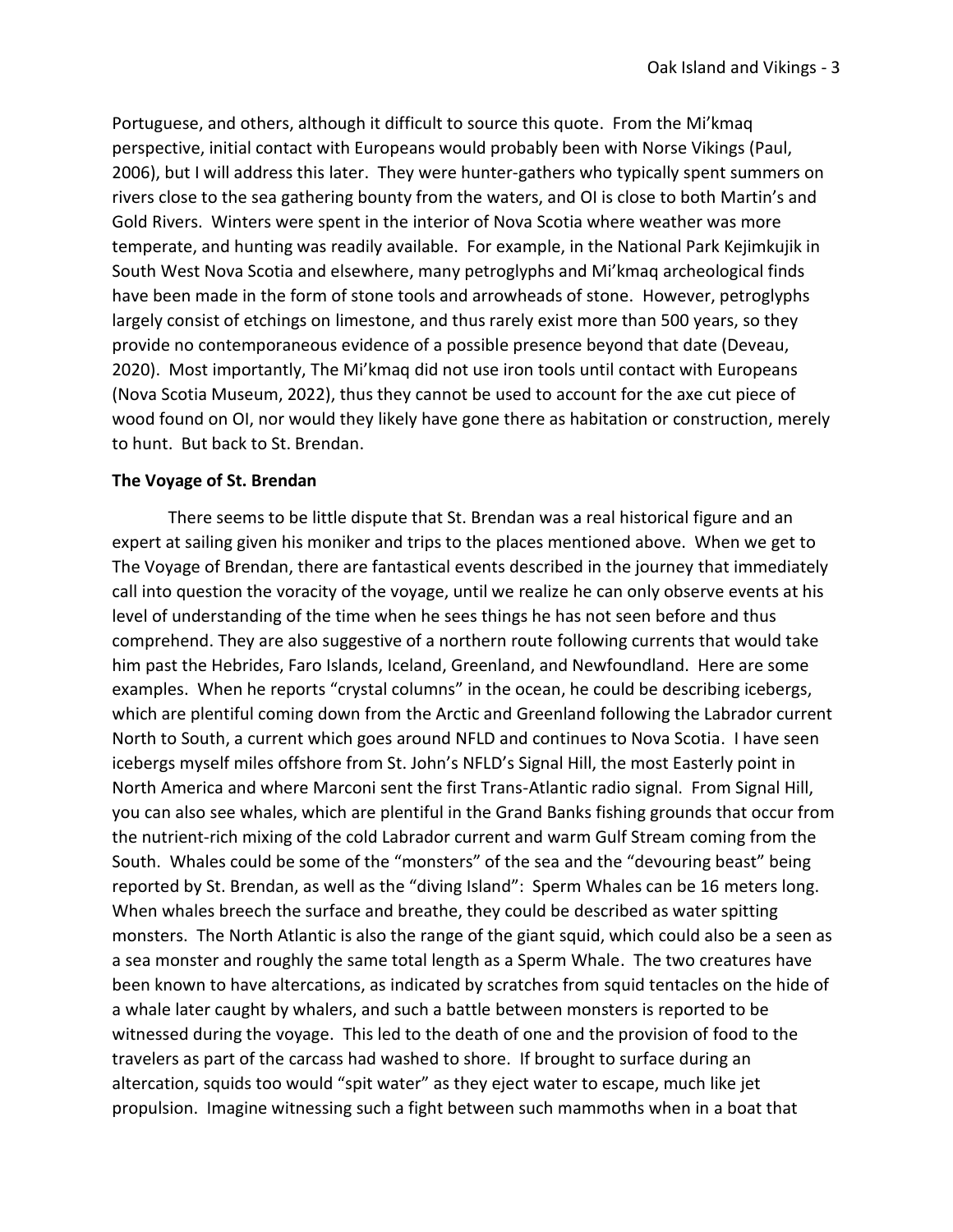amounts to a large dingy. There are reports of a fiery mountain covered with smoke and spouting flames, and giants that spit rocks and breathe fire, which could be lava flows and active volcanos such as are in Iceland. There are reports of "Islands of sheep" and "talking birds", and there are sheep on Islands they would pass, as well as great seabird sanctuaries on Island cliffs whose cacophony could be seen as "talking", although not from the railing of the ship itself. There is an "Island of grapes", although they turn out to be red and very large. I wonder if these were wild apples, which were much smaller than today as they were bred into modern bigger juicer varieties. There is a Coagulated Sea with no wind, which could be the Sargasso Sea and regions of fog common on the North American coast such Newfoundland and Nova Scotia. There are areas dense with fish, which British discoverer of Canada John Cabot in 1497 said of the Grand Banks of Newfoundland: Fish so dense you could walk across them. I wish to note that these kinds of explanations are not at all mine alone and similar ones are advanced by many others, for example, Brian (2022) and O'Meara (1976) himself.

There are other things reported that reflect the theological basis of the voyage and cannot be accounted for through changing the viewing lens. Some may have been inserted in the time between the voyage and the writing of the various accounts, which I believe the original is housed in the Vatican archive. For example, it was reported they saw Judas Escariot on a rock who was let out of Hell every Sunday at the mercy of Jesus Christ. There are various visions of hell and demons, encounters with angels, and an encounter with a Gryphon. A Gryphon is interesting because it is a Greek mythical creature with the head and talons of an eagle and body of a lion, both the top of bird and animal kingdoms. According to legend, Gryphons were known for guarding treasures and priceless possessions, which the Promised Land would be. It must be acknowledged that these were deeply devout men of faith in close contact with God, and I will not doubt the Divine inspiration that must have led to and perhaps even protected this whole voyage. It was a success, and a seven-year voyage is a long time for things to go wrong. The point of this section is simply to say some of the fantastical stories within the narratives of the voyage are actually explainable through modern insight and understanding this was a religious pilgrimage of Monks seeing things they could only explain from what they knew.

For those interested in theological meaning of his voyage, there are parts of the voyage that are hard to understand if the text is taken literally. One could conclude this was a voyage under God's protection. For example, there are many landings on Islands in which they are greeted by Monks who provide them with safe haven and protection for a time, and then provide them with provisions to send them on their way. These landings revolved around important Christian events such as the Eucharist and Pentacost, in which there would be great feasts. Fasting and prayer are essential features of the story. What is striking from the narrative, is the complete devotion and respect for those they encountered, which always ended up being reciprocated. These peoples are quoted to speak in their native tongue of Latin (now translated). What they could have encountered was First Nations peoples landing on an Island throughout this Northern route, whose history notes were welcoming of strangers unless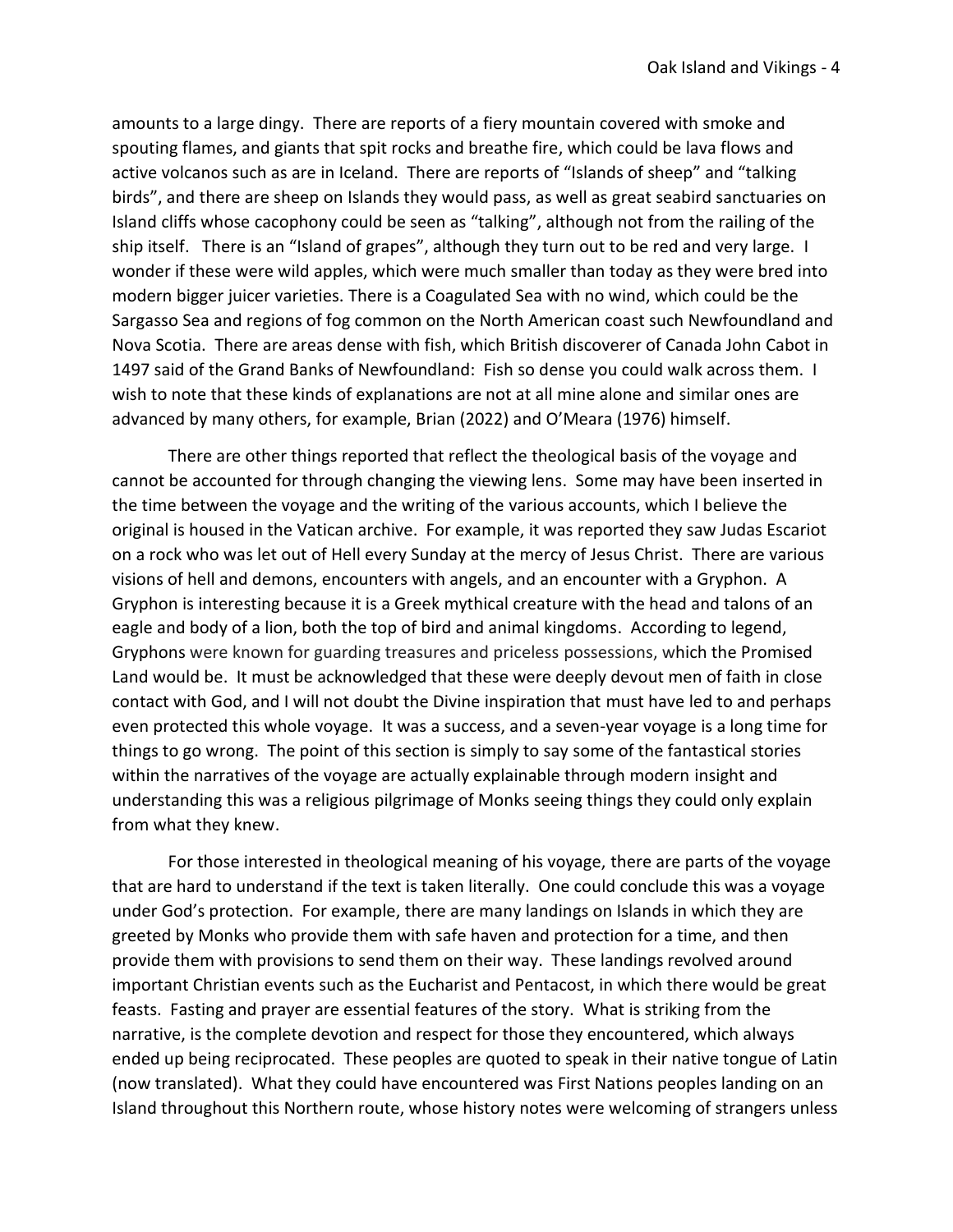the strangers turned out to be hostile. More than a dozen starving Monks in a skin boat with no weapons would hardly be threatening to those that met them on the shore, particularly if the Monks prostrate themselves on the ground upon meeting, as is noted in the narrative. There is mention of being given grapes by these peoples, which will become interesting when relating this to similar claims by Vikings 500 years later of discovering what they called Vinland. We all assumed they found actual grapes, but Vikings may have followed a story well known when the sagas were written: The Voyage of St. Brendan.

The voyage fits the Northern route of travel taking advantage of currents such as the Labrador Current, although they did have a sail and oars. And we know St. Brendan completed his voyage, returned to Ireland, apparently died 15 years after returning although there is debate how many years this actually was. He is buried at St Brendan's Cathedral in Clonfert on the west bank of the river Shannon (The Irish Times, 2001). If taken at face value, the whole voyage amounts to 17 Monks (three were lost during the voyage) drifting around for seven years in a leather-made boat, experiencing fantastical events, and some explainable through a modern lens, and some explainable from a theological lens, and others who knows. There are no maps of the trip, no known and provable landfalls, just circumstantial evidence so some of the narrative can be explained. In their time, there was little knowledge of latitude other than the Sun's depth on the horizon, and no knowledge of longitude. Near the close of their outgoing voyage, we are told they sailed "Westwards into the Summer Solstice", and the summer solstice reference could mean time: they left in the Spring with June  $21<sup>st</sup>$  the next solstice. The documentation of their sail home is remarkable: there is none. But it is easy to sail offshore, strike the Gulf Stream, and that takes you home to Ireland. How was it even possible?

## **Proving Extraordinarily Mythical Theories of Travel are Possible**

History is best when based on written confirmable records, but these only exist in the past three or four Centuries. Ancient history is a hard haul: rarely written records, the passage of oral history written down centuries later and thus potential for change, and the potential for embellishment and ethnocentric bias. For example, The Rosetta Stone and Dead Sea Scrolls both revealed how History sometimes need to be re-written, or at least reconsidered. Thor Heyerdalh showed that primitive vessels made of Balsa Wood (the Kontiki) and papyrus reed (the RA Expeditions) were capable of trans-oceanic voyages as celebrated by the Kontiki Museum. History is not about a fixed set of facts, because "facts" can change. What is startling about OI is History was created in 1795 with the story of the "Discovery" of the Money Pit by the three young men, except even this History is called into the question by the first edition of the History of Lunenburg in the early 1800s, which said there were four young men, including Samuel Ball that discovered the pit. It was in the second edition there were three, Samuel Ball was deleted. But all the dates and findings on OI that predate 1795 have no known history. There are some land ownerships that can be traced, but no "History" such as naval and military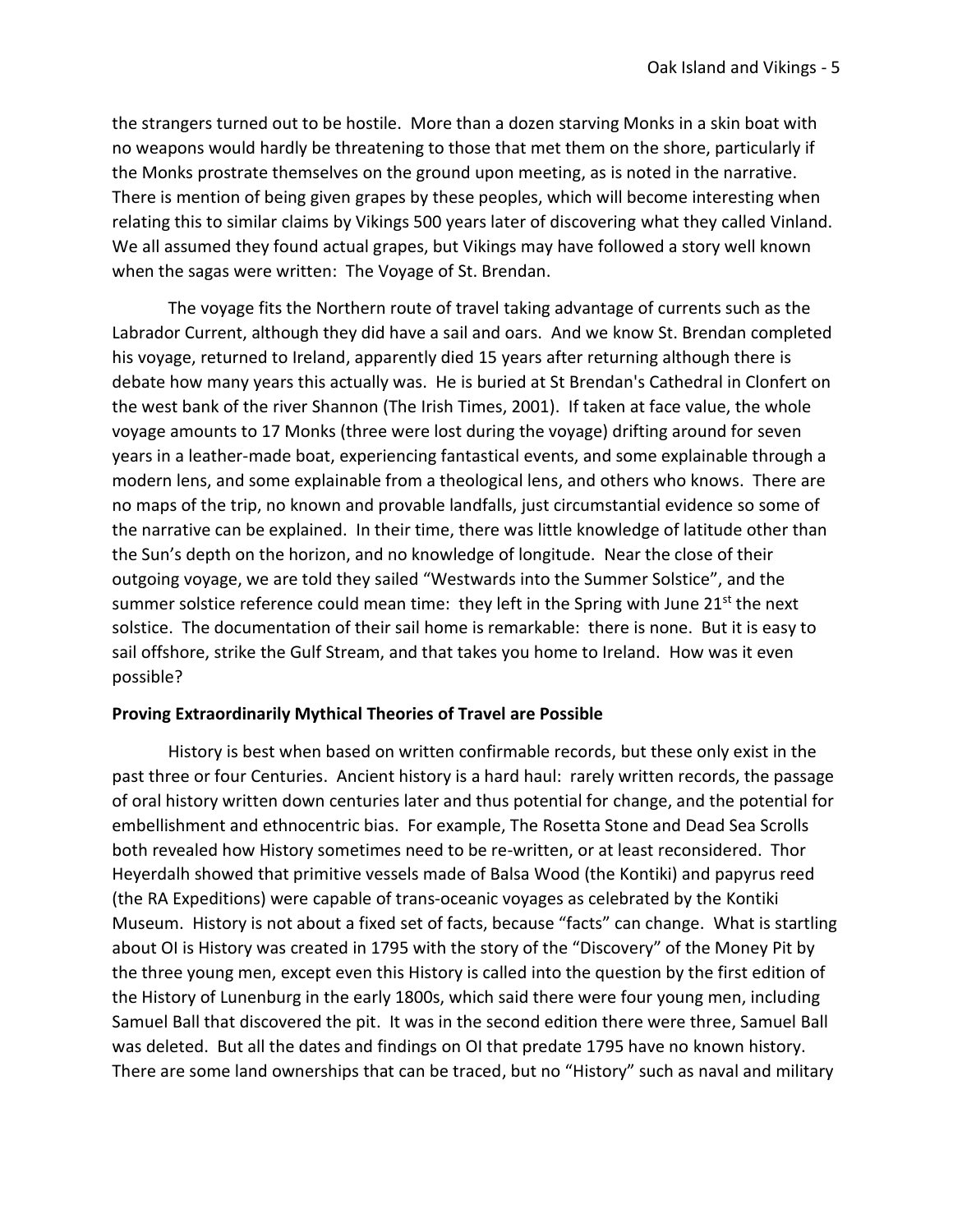records. But Laginas have finds that predate 1795 from a variety of colonization nations, all conducted in absolute secrecy with no records.

This story looks to the 500 A.D. period and St. Brendan. Was the voyage described above even possible? Let us be clear, it sounds unbelievable. But was it possible? In The Voyage of Brendan, readers are given details of the boat construction. According to the O'Meara (1975) translation, here is what we know of the boat's construction:

Saint Brendan and those with him got iron tools and constructed a light frame ribbed with wood and with a wooden frame, as is usual in those parts. They covered it with ox-hides tanned with the bark of oak and smeared all the joints of the hides on the outside with fat. They carried into the boat hides for the makings of two other boats, supplies for forty days, fat for preparing the hides to cover the boat and other things needed for human life. They also placed a mast in the middle of the boat and a sail and other requirements for steering the boat (p. 8).

The reader is not told the boat's dimensions, which should have been considerable to transport 17 passengers and additional hides and grease to repair or make further boats should this one founder. The modern equivalent to this boat is the Irish *Curraugh*. It is also construction known to Native peoples in the Arctic as they also make skin covered boats, in their case from Walrus hide and parts of whales, both plentiful. As St. Brendan reportedly sailed to various Islands and Normandy, we should assume the building of the boat for the Voyage of St. Brendan was not a "one-off": he had many relatively smaller Voyages around what is now the British Isles including mainland Eiurope, they knew how to build sea-faring craft in Ireland in 500s A.D..

So could such a boat be built and make a trans-Atlantic Voyage? Tim Severin (1978) showed that it could. In fact, he did it. Tim Severin has been described as an "experiential archeologist" (King, 2020), much in the fashion of Thor Heyerdahl, recreating ancient voyages using ancient technologies to show they were possible. Using only the above text, Severin sought to build the same kind of boat Brendan had described. This led to years of research in ancient ways of naval construction. Ultimately they made contact with local Master tanners and Harness makers in the UK and Ireland familiar with the old ways of tanning and stitching leather. Considerable testing took place, and they found that indeed oak-bark tanning and then application of grease produced the most water-impervious leather. The process is described in detail in Severin's book, and reviewed at Leathersmithe (2022). I was able to find one Leathersmith company in Britain who continues to make Oak-tanned leather to this day said to be "the best". Ox skin has a thickness of 1/4 inch, and the tanning process takes about a year of work, whereas the original text gives no time frame for boat construction and it is possible the creation of such leather was an ongoing process. The "fat" also took considerable research, and Severin ended up being advised to use "wool-wax", which is secreted by sebaceous glands in sheep skins to permeate their wool-coat. It is apparently almost pure lanolin and keeps a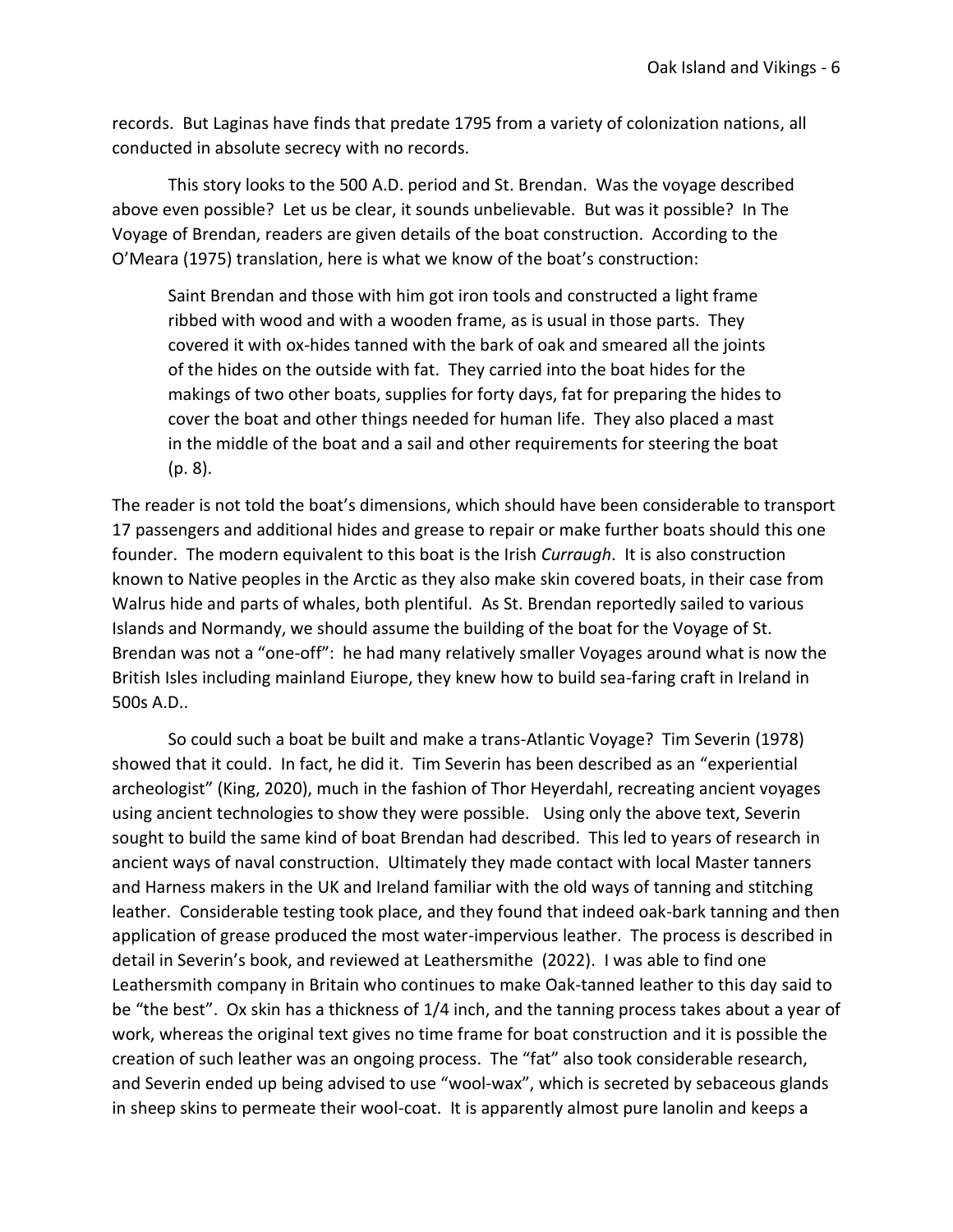sheep dry even during stormy weather. Once rendered the ox-skins are soaked in fat for months and binds with the fibers within the hide itself, yielding tremendous water resistance. And horrible odours by all reports. Severin had 57 ox hides prepared in this way for boat construction. Severin worked from scratch, St. Brendan worked from a lively ship-building tradition given his earlier voyages.

Severin (1978) provides more details of the creation of leather thongs or straps to be used to lash things together and the creation of multi-strand flax threads for stitching overlapping ox-hides together. Master saddle-makers were relied upon who were used to stitching leather using awls and needles. The boat frame and mast would have been made of the strongest hardwood, likely oak and ash, again readily available in Ireland. Over that the ox hides were lashed. In fact, you can find Youtube videos showing the construction of Serverin's boat and voyage itself, the boat aptly called "The Brendan" (e.g.,

[https://www.youtube.com/watch?v=FB8Ya-jotGA&t=1556s\)](https://www.youtube.com/watch?v=FB8Ya-jotGA&t=1556s). It is quite a fascinating tale of construction, all using the means of the "old ways".

Severin (1978) then describes the voyage he undertook with two others, although there were apparently crew changes at times due to illness or injury. In 1976 they sailed the North Atlantic route past the Hebrides and Faroe Islands to Iceland in one summer, then winteredover. The original text also speaks of stopovers on Islands, although time frames seem designed to reflect theologically meaningful Christian time frames and references to "40 days" (e.g., Jesus fasting 40 days in the wildness). The next summer, Severin's voyage then passed Greenland, crossed the Davis Strait, and landed on Peckford Island off of the East Coast of Newfoundland. The boat had survived the trip although covered in barnacles, with the only damage being some to the hull from pack ice encountered along the way. As concluded by King (2020), "A successful voyage of course doesn't *prove* that Irish monks came to North America a thousand years before Columbus, but it does show that they *could have* using the technology available to them". Tim Severin apparently died at his home in West Cork Ireland in December 2020 (The Irish Times, 2020).

## **Where was the 570 A.D. Wood Found on OI?**

The OI wood was found in an interesting part of the swamp just North of the road along the swamp. According to projected maps and research of Ian Spooner, the swamp was not always cut off from the sea. But in ancient times and with changes in sea-levels, the "swamp" was once open to the sea, with a small tidal inlet in the South East corner facing the sea, and the West side of what is now the swamp above sea level. What viewers saw on the COOI show was wood including this piece being found just West of where this South East Inlet would have been. That could be on what would have then been "shore" of the inlet of the time, although that would need to be confirmed with Dr. Spooner and Steve Guptill the GPS guru. And of course other wood found all in the same area of interest with interesting dates. I can not speak to this one: it is an area of potential inquiry.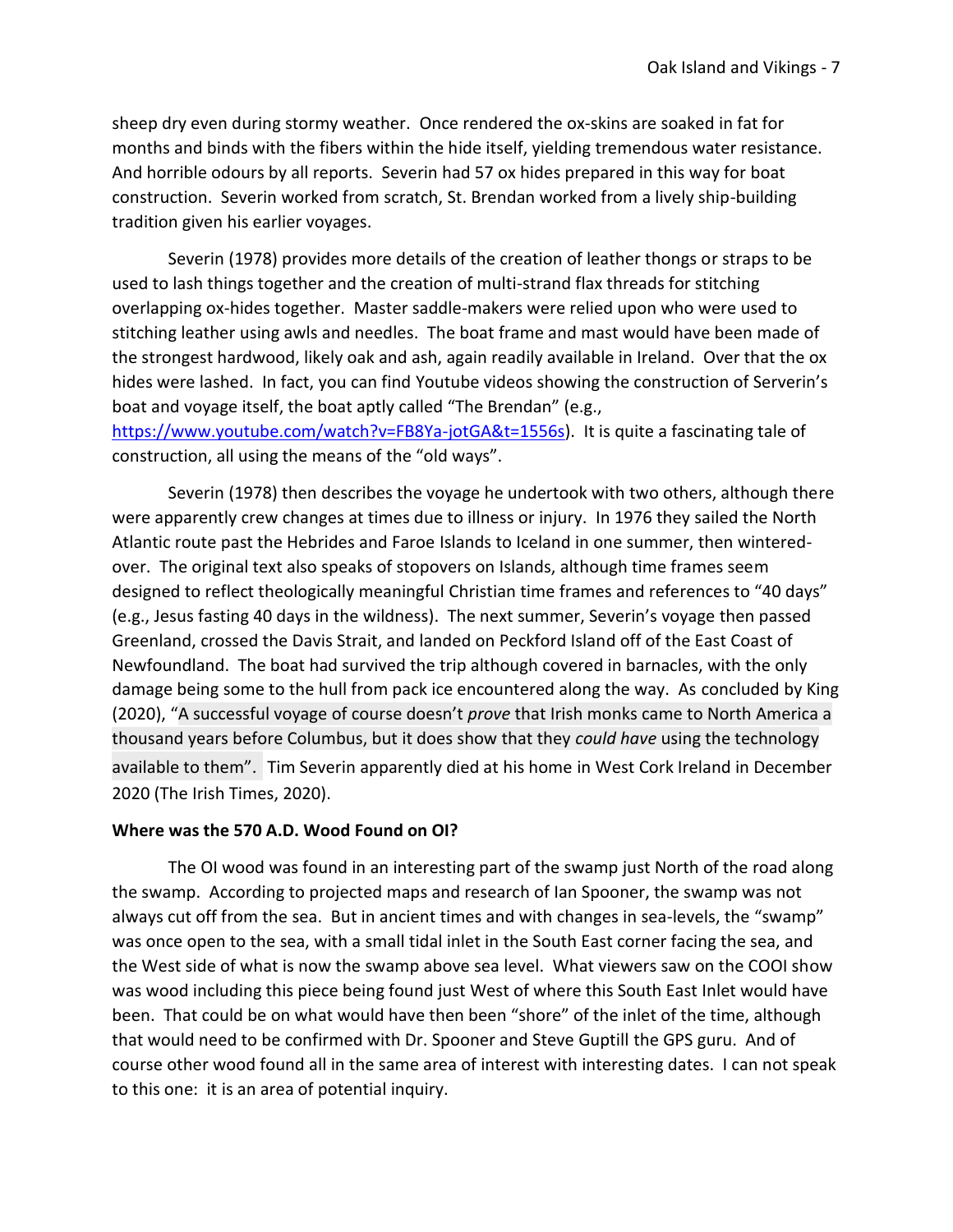## **Conclusions**

The Laginas and Team are commended for their deep appreciation of History, Science, and so many other areas of inquiry. To draw "Conclusions" is something all viewers of the Search want handed to them in a tidy bundle, but Oak Island is a messy and mysterious History. So let me draw some conclusions that come from this paper and reflect on others:

- 1. Was the Voyage of St. Brendan even possible? I believe the extraordinary work of Tim Severin shows it was using craft made as much as possible from that time. May he rest in peace and stand at eye level with Thor Heyerdahl. No doubt Severin had telecommunications and navigation materials St. Brendan did not have, so while the vessel was made "the old way", he had resources they would not have had. They only had God and faith. For devout Monks, that may have been enough.
- 2. Does the text of The Voyage of Brendan make sense? Through the eyes of 570 AD, some things observed in a Northern Atlantic route can be explained, some mix in Monasticism doctrine and theology. Note that Tim Severin took the Northern Atlantic route. While the ships had sails and oars, it is assumed water ocean currents would play a significant role.
- 3. Was St. Brendan on Oak Island? This will never be proven scientifically. All we have right now is circumstantial evidence of a piece of wood being found in the swamp carbon-dated to around 570 A.D. that match the dates of the Voyage of Brendan. If it was cut with an iron axe, that rules out Mi'kmaq. It can never be "proven" St. Brendan was on Oak Island, but it is said St. Brendan took supplies to repair or make more boats on the Voyage. Such a stick could be leftovers from such an activity. If you look at pictures of Tim Severin's recreated boat, it consisted of hardwood straps similar in width and shape to that piece of wood.

If the wood can be identified, it may well be a hardwood such as Oak for maximum strength. If Oak, it would be important to know if it is *[Quercus](https://en.wikipedia.org/wiki/Quercus_petraea)  [petraea](https://en.wikipedia.org/wiki/Quercus_petraea)* or Irish Oak, which is found throughout Ireland, Britain, and in some places in Europe. Oak indigenous to Canada and Oak Island is *Quercus rubra* which is Northern Red Oak. Either way, it could be a piece of a broken vessel being repaired or scraps from a repair with local wood. It is only the date that really matters.

4. What is the real meaning of the Voyage of St. Brendan for Oak Island and this paper? The beauty of the answer is not what you are thinking. It does not matter that it will never be known if he was the first European to set foot on some part of North America. It does not matter if St. Brendan can not be "proven" to be on Oak Island (although I would be all in on that piece of wood). It does not matter if he hid in a Monastery and dreamed this whole Voyage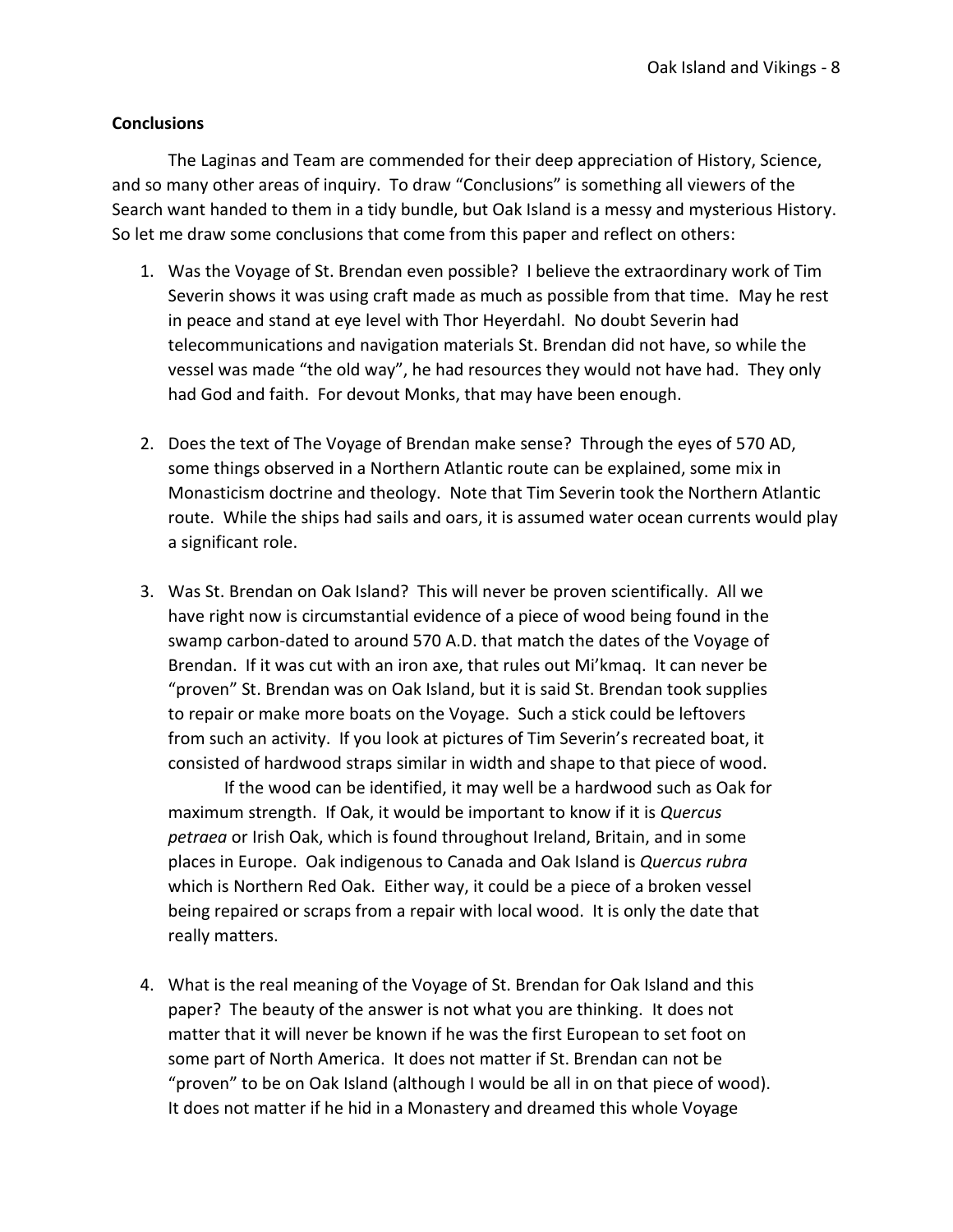story. What matters is that it is the first known record of a "Land to the West" of North America, real or imagined. Published in 900 AD but known long before that, Brendan's close ties to Norse would have been shared and they too explored and settled Lands to the West. All we have left from these two events is that the Norse archeologically is a fact from L'Anse aux Meadows. The Norse did make it to a place they called "Vinland", land of grapes, and in the "Promised Land" of St. Brendan, they were given grapes. In other words, real, unreal, or misinterpreted, The Voyage of St. Brendan is the first European record of a Land to the West, a land steeped in deep religious meaning. To repeat, The Voyage of St. Brendan is the first mention in European History of a Land to the West. The Vikings followed his lead, proven archeologically. But only to North America, not necessarily Oak Island.

- 5. The Dark Ages of Oak Island. So we have these known stories of St. Brendan and Viking Sagas, and then NOTHING until Christopher Columbus "Discovering America" in Caribbean Islands for the Spanish, and John Cabot actually landing on the mainland of North America and "claiming" what is now Canada for the English. Then Champlain making claims for the French down the St. Lawrence. And then all the conflicts and piracy to follow. I call this the Dark Ages with respect to Oak Island History, because surely Humankind did not "forget" St. Brendan and the Viking Saga's tales about a Land to the West for 500 years. The "Land claim game" was on in the late 1400s early 1500s. But soon thereafter, on Oak Island, there is evidence of Spanish, English, French, and Portugese presence, but by this account, in the 1600s and 1700s. And all in complete secrecy: no records they were ever there pre-Money Pit "Discovery" 1795. Whereas COOI cast members get excited when artifacts are pre-1795, many get excited when they address this mysterious time period pre-Columbus. Artifacts like the lead cross and some carbon-dated wood. No wonder there has been scrutiny and controversy over Henry Sinclair and Templars, who actually fit into this pre-Columbus time frame.
- 6. What were "others" looking for? They were not looking for St. Brendan or Vikings, something must have happened in the "Dark Ages" time frame. Three colonial powers at various times wandering around Oak Island for whatever reason without records of doing so: why did this happen? Dates of Oak Island artifacts have actually shown this is the time frame of this searching for what remains to this day unknown. The role of religion needs to be considered. Even if you can not get your head around The Voyage of St. Brendan, it points to a religious pilgrimage "to the West" of Europeans to a place seen as Holy. One would imagine religious zealots would be motivated to find this place St. Brendan called "The Promised Land". Templars were active during this time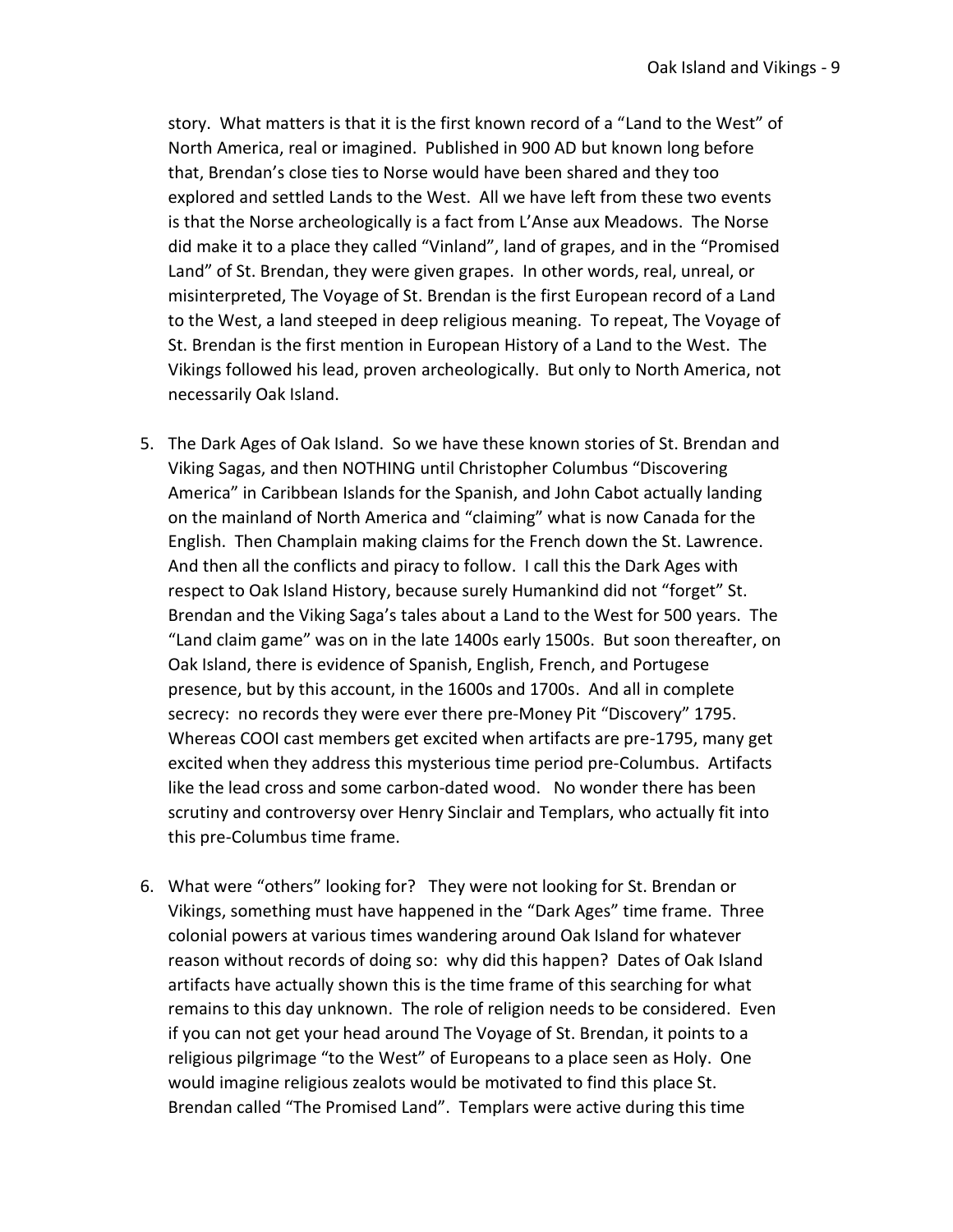frame, and certainly had the religious fanaticism and capability to make such a voyage. And keep a secret. And know of Brendan's story. And know Viking activity.

7. Whereas we often have theories in search of an artifact, sometimes we have artifacts in search of a theory, or at least an idea. My goal was to draw attention to The Voyage of St. Brendan given it took place around the same carbon-date as an iron axe-cut piece of wood revealed in the swamp in this season of COOII: 570 AD.

I would like to close with an old Irish Blessing, because, well, why not? Plus I write this on St. Patrick's Day:

## *"May you have all the happiness and luck that life can hold and at the end of your rainbows may you find a pot of gold."*

The pot of gold is of course not literal. The "gold" is putting the pieces of History together in a story that makes sense and with at least some evidence of possible reality. Such a story, if supported, will enrich our lives. The OI search is sometimes for the "pot of gold", but increasingly turning to an understanding of History, gold or no gold. History is Gold. But a harder pull, even if by oxen. Oh there is evidence of oxen on OI. And evidence of Gold in groundwater. And Silver. It kinda gets your attention.

## *Notes*

*This report was written and revised throughout season 9 of the COOI. Teresa Pendleton is a brilliant background OI researcher thanked for her comments on a draft. Dr. Doug Symons is a Psychology Professor with a science background at Acadia University, Wolfville NS, B4N 2R6, Canada, and can be contacted at [doug.symons@acadiau.ca.](mailto:doug.symons@acadiau.ca)* 

#### **References**

Babcock, W.H. (1919). St. Brendan's explorations and Islands. *Geographical Review, 8*, 37-46.

Brian. (2022). Who is Brendan? A Monk, a boat, and a legend. Retrieved from [http://www.brendans-island.com/brendan.htm,](http://www.brendans-island.com/brendan.htm) 21 February 2021.

Deveau, T. J. (2020). Personal communication, 3 May 2020.